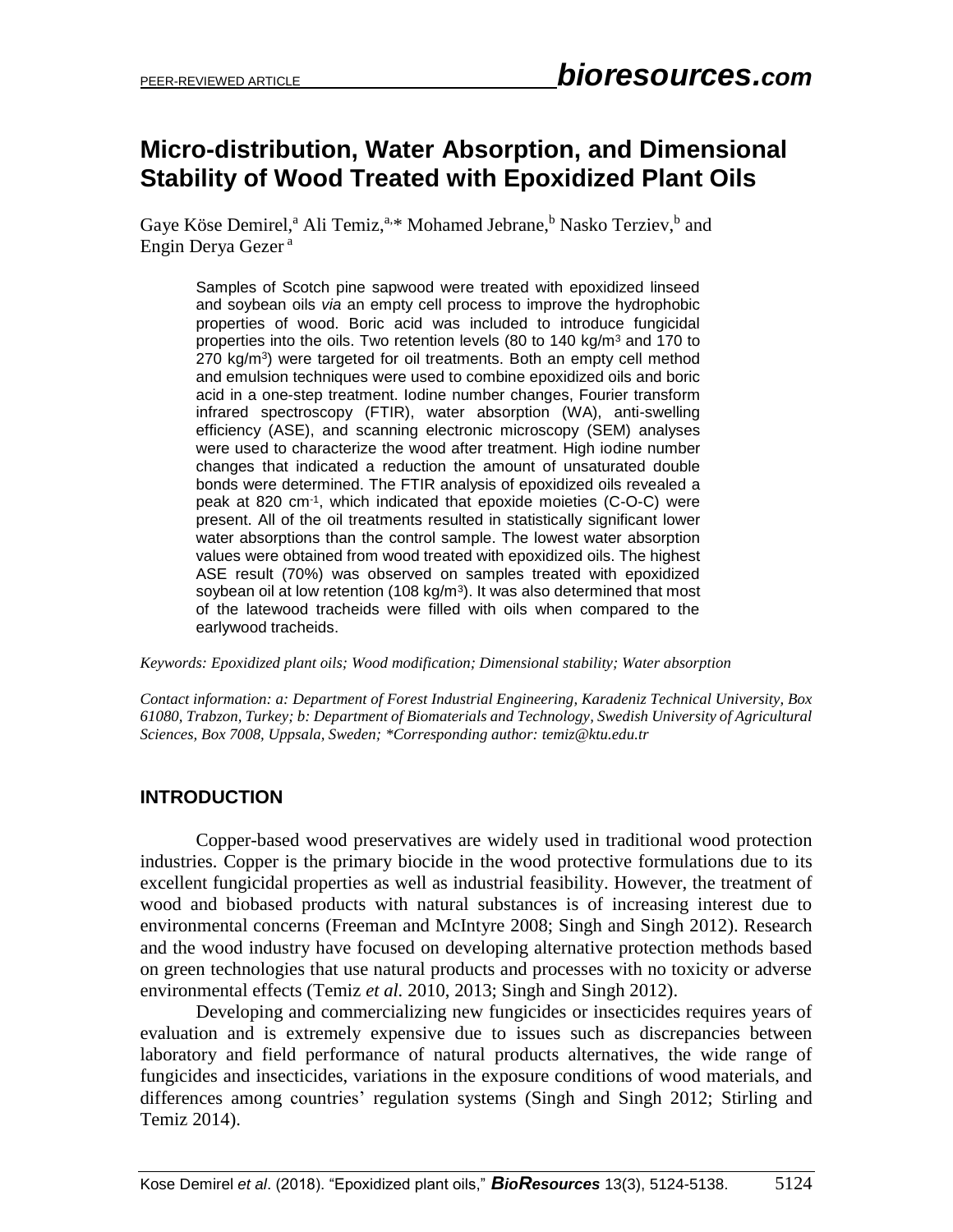For centuries, plant-derived oils and tars have been used to enhance the appearance and extend the service life of wood products. Derivatives from plants, including bark, wood, leaves, seeds, and fruits, have been studied for wood protection properties. Among the plant-derived oils (either plant or essential oils), linseed, palm, and tung seed oils, as well as cinnamon and citrus peels, have been tested as potential wood protection agents (Macias *et al.* 2005; Lin *et al.* 2007; Temiz *et al.* 2010; Singh and Singh 2012; Temiz *et al.*  2013; Jebrane *et al*. 2015a,b). However, the use of plant oils for wood protection has some limitations, such as the amount of oil needed for reliable protection and the oil's tendency to exude from wood (Temiz *et al.* 2008; González-Laredo *et al.* 2015). One way to improve oil's performance as a protectant is its emulsification (Hyvönen *et al*. 2006) together with oxidation and polymerization of oils (González-Laredo *et al.* 2015; Cai 2016).

Linseed oil (LO), also known as flaxseed oil, is derived from seeds of the flax plant, *Linum usitatissimum*. It is classified as a drying oil, and it polymerizes through oxidation (Fernández-Cano 2013; Jebrane *et al.* 2015a). It is reported that linseed oil can protect wood against fungi by providing hydrophobic properties that prevent water uptake (Temiz *et al.* 2008; Jebrane *et al.* 2015a). However, LO polymerization *via* oxidation requires extensive time and is subject to exudation in outdoor conditions (Koski 2008). Plant oils contain unsaturated fatty acids that can be chemically modified by epoxidation processes using peracetic acid, dioxirane, or hydrogen peroxide as a catalyst (Chen *et al.* 2002). Some studies have tested the ability of modified LO to protect wood (Panov *et al.* 2010; Terziev and Panov 2011; Fernández-Cano 2013; Temiz *et al.* 2013; Jebrane *et al.* 2015a, 2015b; Cai 2016). Improvements in the anti-swelling efficiency (ASE) and wood durability in a laboratory decay test of samples treated with modified LO at low retention levels have been reported (Terziev and Panov 2011; Cai 2016). The modified LO with low retention reduced the water absorption and swelling of wood. Plant oils have no fungicidal effect but protect wood against decay through increased hydrophobicity. Furthermore, the protective effect can be boosted through the addition of boron for additional decay and termite resistance. Applied oil may also prevent the leaching of boron.

The main objective of the present study was to evaluate epoxidation of LO and soybean oil (SO) for wood modification with the aim to improve the hydrophobicity of wood by using low retention levels. Boric acid was combined with oils to improve their performance against fungi and insects.

# **EXPERIMENTAL**

#### **Materials**

Scots pine *(Pinus sylvestris* L*.)* sapwood samples were used in the study. The LO and SO were purchased from Traditem GMBH Company (Hilden, Germany) and Sancar Chemical Company (İstanbul, Turkey). Boric acid was purchased from Merck (Darmstadt, Germany).

#### *Synthesis of epoxidized oils*

The oil (80 g) was placed in a three-neck round glass balloon (1 L) with a thermometer, cooler, and mechanical stirrer. The balloon was heated to the desired temperature (40, 50, and 60  $^{\circ}$ C), and kept at a constant temperature using a water tank. The required amount of acetic acid was introduced as catalyst, followed by hydrogen peroxide (16%, 210 g), which was added into the balloon to open the epoxy rings. The resulting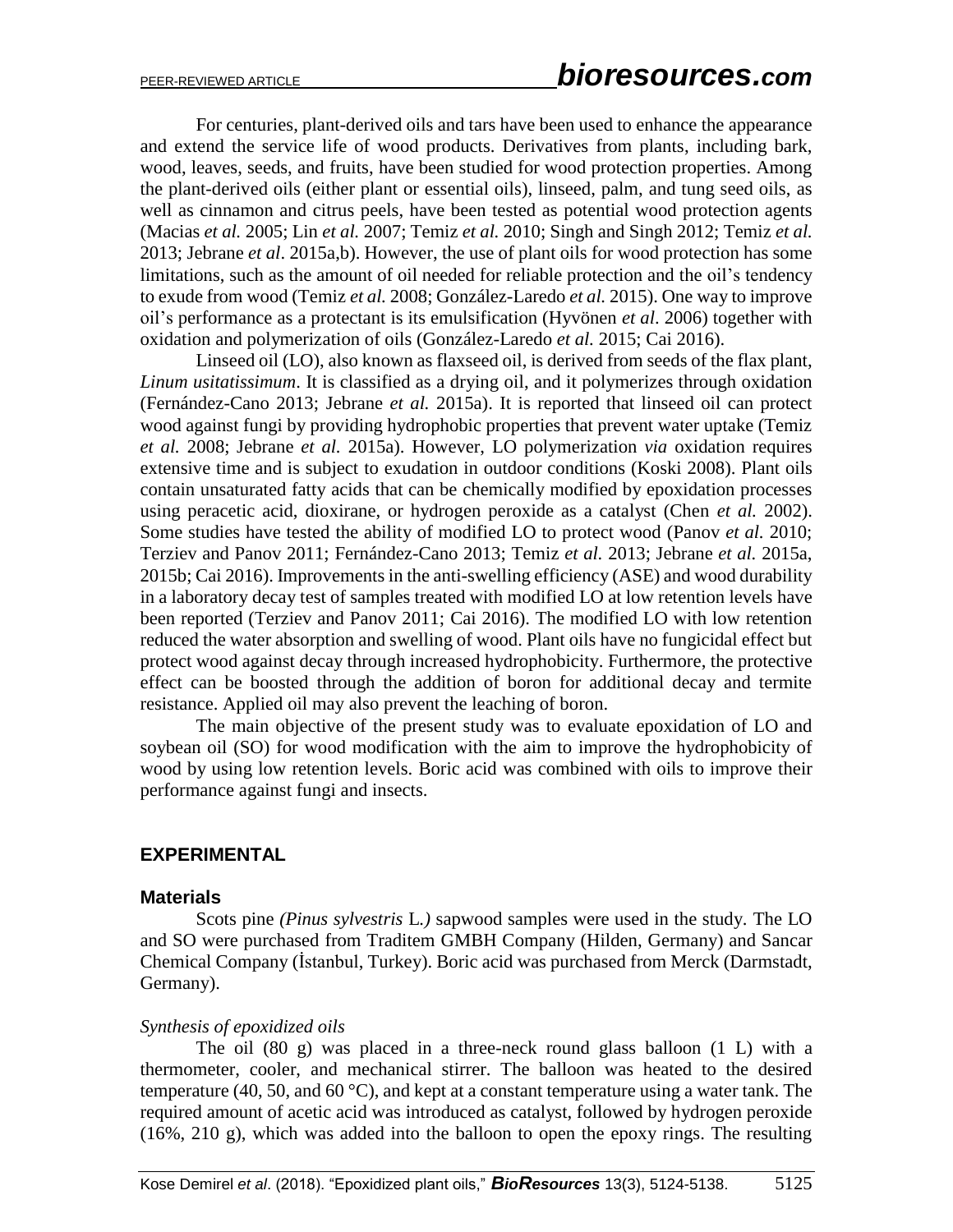reaction was stirred at pre-determined durations (60, 120, 180, 240, or 360 min) vigorously. After the reaction was completed, the water and organic layers were separated. The epoxidation process was carried out according to Chen *et al*. (2002).

## *Wood treatment processes and curing*

The LO, SO, epoxidized linseed oil (ELO), epoxidized soybean oil (ESO), and their combinations with boric acid (BA) were used for wood impregnation. In ELO and ESO treatments, the epoxidized oils were dissolved in pure acetic acid at a ratio of 70:30 (w/w). Two retention levels (80 to 140 kg/m<sup>3</sup> (A) and 170 to 270 kg/m<sup>3</sup> (B)) were targeted for oil treatments. An empty cell method was used for oil treatments. The oils were heated to 80 °C to decrease their viscosity. Various pre-pressure, vacuum, and pressure times were applied to different oil treatments in order to get similar retention levels within the same sets. This variation was necessary due the chemical characteristics and viscosity differences of oils (Table 4). For the boric acid treatment, a full cell method, comprised of 20 min vacuum at 90% and 40 min pressure at 10 bar, was used. An emulsion technique was used for the combination of epoxidized oils and boric acid for one-step impregnation.

For the emulsion technique, the epoxidized oil was heated to  $40^{\circ}$  C in a beaker, and then polyoxyethylene (100) stearyl ether (Brij<sup>®</sup> S100) (2.5% for ELO and 4% for ESO by wt.) and sorbitane monooleate (SPAN 80), a nonionic surfactant (6.2% for ELO and 9.2% for ESO by wt.), were added into the beaker. Boric acid (2.025 g by wt.) and acetic acid (7.5% by wt.) were mixed in deionized water (67.5% by wt.) in a separate beaker. The two solutions were then mixed by stirring for 15 min and by adding SDS, providing to bond the water to the oil (1.5% for ELO and 3% for ESO by wt.).

After the impregnation, the epoxidized oils were cured at 70  $\degree$ C for 14 days in the presence of acetic acid to facilitate the polymerization process. The samples were conditioned at 20  $\degree$ C and 65% relative humidity (RH) after curing. The treatment processes and variations used for wood impregnation are shown in Table 1.

| <b>Variations</b>                                                                                                  | <b>Treatment Parameters</b>                                             | Polymerization |  |  |  |  |  |  |  |
|--------------------------------------------------------------------------------------------------------------------|-------------------------------------------------------------------------|----------------|--|--|--|--|--|--|--|
|                                                                                                                    |                                                                         | 70 °C, 14 days |  |  |  |  |  |  |  |
| $3\%$ BA + ELO                                                                                                     | 1 <sup>st</sup> impregnation with BA, 2 <sup>nd</sup> impregnation with | +              |  |  |  |  |  |  |  |
|                                                                                                                    | ELO (Empty cell process)                                                |                |  |  |  |  |  |  |  |
| $3\%$ BA + ESO                                                                                                     | 1 <sup>st</sup> impregnation with BA, 2 <sup>nd</sup> impregnation with | $\ddot{}$      |  |  |  |  |  |  |  |
|                                                                                                                    | ESO (Empty cell process)                                                |                |  |  |  |  |  |  |  |
| $3\%$ BA + LO                                                                                                      | 1 <sup>st</sup> impregnation with BA, 2 <sup>nd</sup> impregnation with |                |  |  |  |  |  |  |  |
|                                                                                                                    | LO (Empty cell process)                                                 |                |  |  |  |  |  |  |  |
| $3\%$ BA + SO                                                                                                      | 1 <sup>st</sup> impregnation with BA and then 2 <sup>nd</sup>           |                |  |  |  |  |  |  |  |
|                                                                                                                    | impregnation with SO (Empty cell process)                               |                |  |  |  |  |  |  |  |
| 3% BA                                                                                                              | Only impregnation with BA (full cell process)                           |                |  |  |  |  |  |  |  |
| ELO/3% BA emuls.                                                                                                   | Emulsion technique with ELO and BA                                      | $\pm$          |  |  |  |  |  |  |  |
| ESO/3% BA emuls.                                                                                                   | Emulsion technique with ESO and BA                                      | ÷              |  |  |  |  |  |  |  |
| ELO.                                                                                                               | Only impregnation with ELO (Empty cell process)                         | $\ddot{}$      |  |  |  |  |  |  |  |
| <b>ESO</b>                                                                                                         | Only impregnation with ESO (Empty cell process)                         | +              |  |  |  |  |  |  |  |
| LO                                                                                                                 | Only impregnation with LO (Empty cell process)                          |                |  |  |  |  |  |  |  |
| SO.                                                                                                                | Only impregnation with SO (Empty cell process)                          |                |  |  |  |  |  |  |  |
| ELO: Epoxidized linseed oil; ESO: Epoxidized soybean oil; LO: Linseed oil; SO: Soybean oil;<br>and BA: Boric acid. |                                                                         |                |  |  |  |  |  |  |  |

**Table 1.** Wood Treatment Process and Variations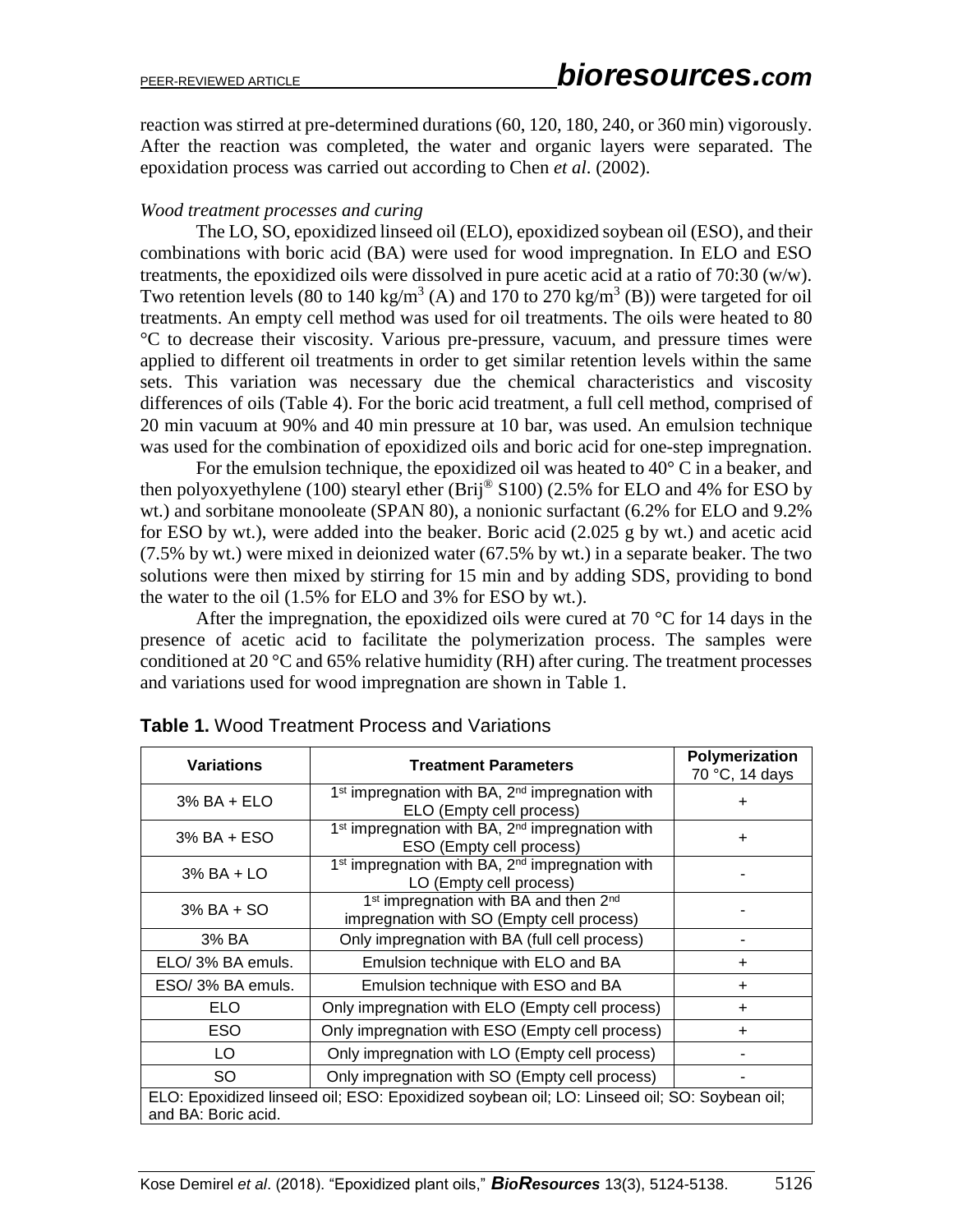## **Methods**

#### *Iodine number changes in oils*

The iodine number indicates the number of unsaturated double bonds in plant oils and reveals the rate of the epoxidation reaction after an epoxidation process. Iodine numbers of epoxidized and non-epoxidized oils were determined by the Hanus method (Hanus 1901). The iodine number was calculated according to Eq. 1,

Iodine number (IN) = 
$$
((V_2 - V_1) \times 0.01269 \times 100) / m
$$
 (1)

where  $V_2$  is the volume (mL) of thiosulfate solution consumed for the control,  $V_1$  is the volume (mL) of thiosulfate solution consumed for the test, and *m* is the amount of oil used in analysis (g).

The rate of iodine number changes was calculated according to Eq. 2,

Change Rate (CR) = 
$$
((IN_0 - IN_1) / IN_0) \times 100
$$
 (2)

where *IN*<sup>0</sup> is the iodine number of non-epoxidized oil and *IN*<sup>1</sup> is the iodine number of epoxidized oil.

#### *Fourier transform infrared (FTIR) spectra*

The FTIR spectra of oils were determined by using a Bruker Tensor 37 spectrophotometer (Bruker, Billerica, Massachusetts, US) in the range of  $4000 \text{ cm}^{-1}$  to  $400$ cm<sup>-1</sup>, with a 4 cm<sup>-1</sup> resolution over 32 scans, using Diamond ATR (Bruker, Billerica, Massachusetts, USA).

#### *Water absorption (WA) and anti-swelling efficiency (ASE)*

The WA and ASE tests were performed according to the American Wood Preservers' Association AWPA E4-03 (2003) standard method. Treated and untreated wood samples ( $15 \times 25 \times 50$  mm ( $R \times T \times L$ )) were conditioned to 12% moisture content before testing. Then, the treated and untreated samples were placed into beakers filled with deionized water. The water was refreshed after 30, 60, 120, 240, and 360 min on days 1 and 2, and then every 2 days for a total of 14 days. The weights and dimensions of the samples were recorded after every time interval. Experiments were conducted at room temperature. The WA and ASE were calculated according to Eqs. 3 and 4 after each water replacement,

$$
WA = [(W_2 - W_1) / W_1] \times 100
$$
\n(3)

$$
ASE (%) = ((Vu - Vt) / Vu) \times 100
$$
 (4)

where  $W_1$  and  $W_2$  are the weight (g) of the wood specimens before and after test, and  $V_u$ and  $V_t$  are the volumetric swelling coefficients of untreated and treated wood, respectively.

#### *Micro-distribution of oils*

Scanning electron microscopy (SEM Zeiss Evo LS 10; Zeiss, Oberkochen, Germany) was performed to visualize the micro-distribution of oil into the wood structure. Wood samples were cut by microtome to a thickness of approximately 15  $\mu$ m, oven-dried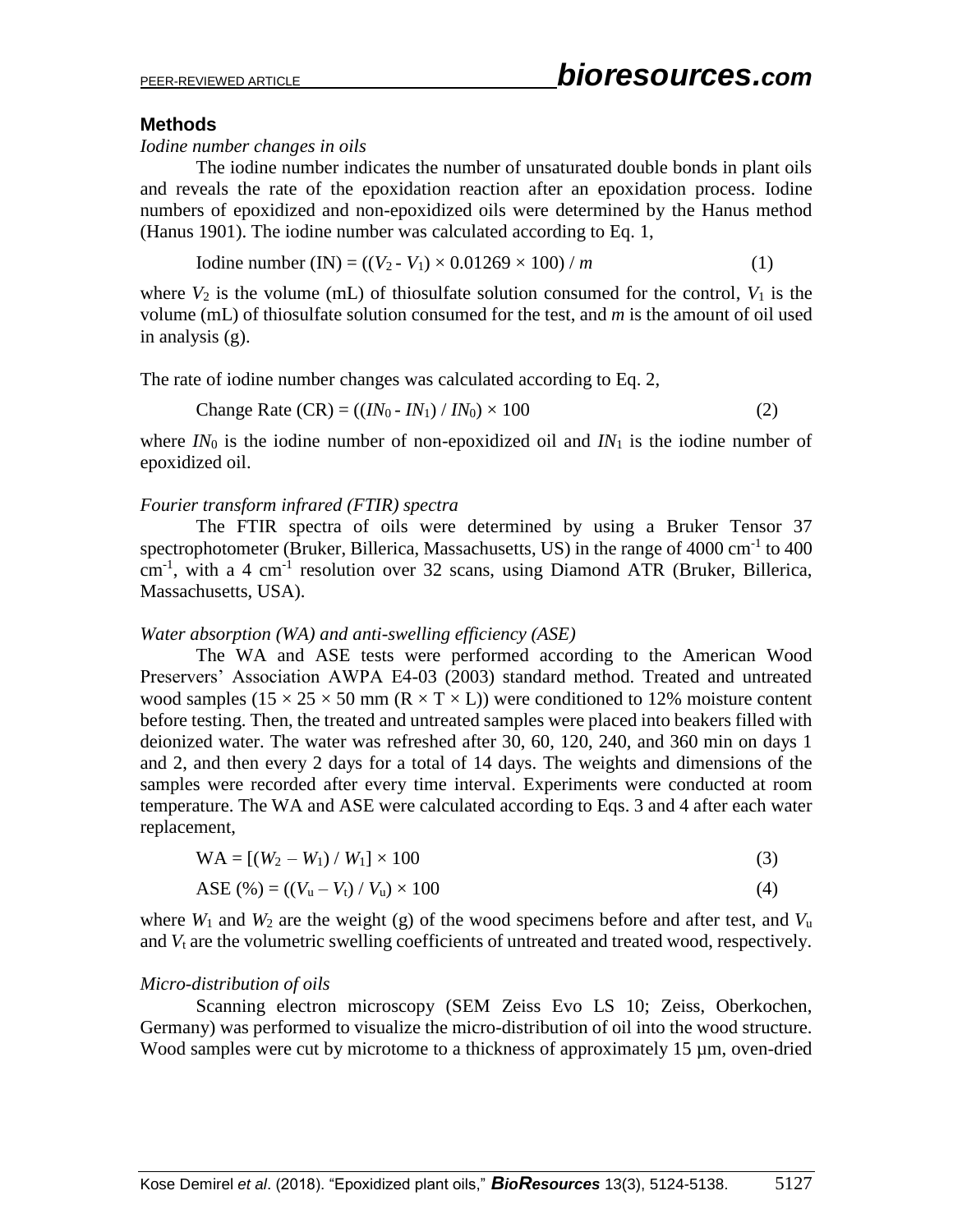at 30 °C, and then coated with gold by using an Emitech SC7620 device (Quorum Technolologies LTD, Lewes, East Sussex, UK).

## *Statistical analysis*

The statistical package program of IBM SPSS 22.0 (IBM Corp., Armonk, NY, US) was used for the statistical analyses of the data. A one-way analyses of variance test (ANOVA) was conducted at a 95% confidence level, to determine statistically significant differences between the control and treated samples.

# **RESULTS AND DISCUSSION**

The rates of iodine number changes for epoxidized and non-epoxidized oils are given in Table 2.

#### **Table 2.** Iodine Number Changes in Oils

| Oil Type | Rate of Iodine Number Changes (%) |
|----------|-----------------------------------|
| ELO/LO   | 92.88                             |
| ESO/SO   | 95.78                             |

By epoxidation, the carbon-carbon bonds in the structure of unsaturated double bonds in LO and SO were opened by reacting with active oxygen. Thus, high iodine number changes indicated a small amount of unsaturated double bonds that remained in the plant oil when the epoxidation reaction was successful. High iodine number changes (over 90%) in this study showed that the epoxidation process was successful.

# **FTIR Spectra of Oils**

The FTIR spectra of epoxidized and non-epoxidized oils are shown in Fig. 1. The spectra were collected over the range of  $4000 \text{ cm}^{-1}$  to  $400 \text{ cm}^{-1}$ . The assignments of characteristic IR absorption peaks are listed in Table 3.

| $IR$ (cm <sup>-1</sup> ) | <b>Assignments</b>       |
|--------------------------|--------------------------|
| 820                      | Epoxy rings              |
| 1243                     | C-O stretching vibration |
| 1728 to 1745             | Carbonyl groups          |
| 2855 to 2928             | C-H stretching vibration |
| 2950 to 3000             | Alkyl groups             |

**Table 3.** Assignments of Absorption IR Spectra Bands

The intense C-H bands at 2925 cm<sup>-1</sup> and 2855 cm<sup>-1</sup>, the strong C=O stretching vibration at 1740 cm<sup>-1</sup> and the epoxide ring at 820 cm<sup>-1</sup> were visible on FTIR peaks. The band at 1740  $\text{cm}^{-1}$  is characteristic for carbonyl groups. This band is broad due to two carbonyl groups (Jebrane *et al.* 2015b). Epoxidized oils (ELO and ESO) were characterized by the stretching vibration of the epoxide moieties (C-O-C) at 820 cm<sup>-1</sup>, which was not seen on the FTIR spectrum of non-epoxidized oils.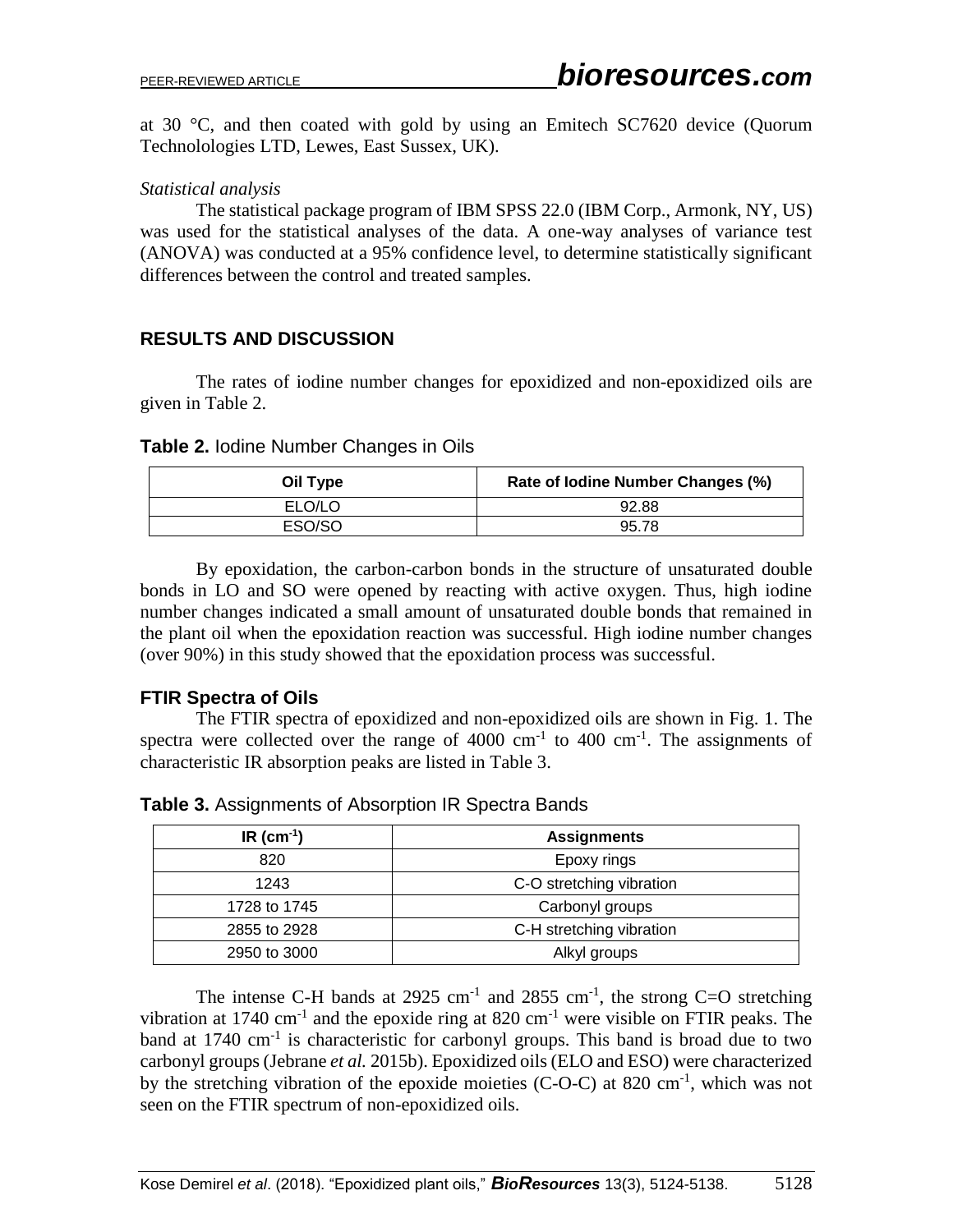

**Fig. 1.** FTIR spectra of oils

#### **Water Absorption and Anti Swelling Efficiency**

The retentions and treatment parameters of the impregnations are listed in Table 4. The WA and ASE results are shown in Tables 5 and 6, respectively.

Water absorption (WA) of untreated wood ranged from 30% after 30 min of water exposure to 85% after 14 days. All oil treated sets had significantly reduced WA rates when compared to that of the control samples. However, the BA treatment alone resulted in water absorption similar to that of the control due to the hydroscopic characteristic of boron.

As expected, Ret B (higher oil retention) had lower water absorption values than Ret A (lower oil retention). Both ELO and ESO showed lower WA values than those of non-epoxidized LO and SO for both Ret A and Ret B after 14 days of water exposure. It was concluded that the epoxidation process statistically significantly reduced the water uptake.

The second impregnation with BA slightly increased the WA in the treated wood samples due to the hydroscopic behavior of boron. The use of an emulsion technique, which allowed for the one-step treatment with oils and boron, also increased WA when compared to single oil treatments.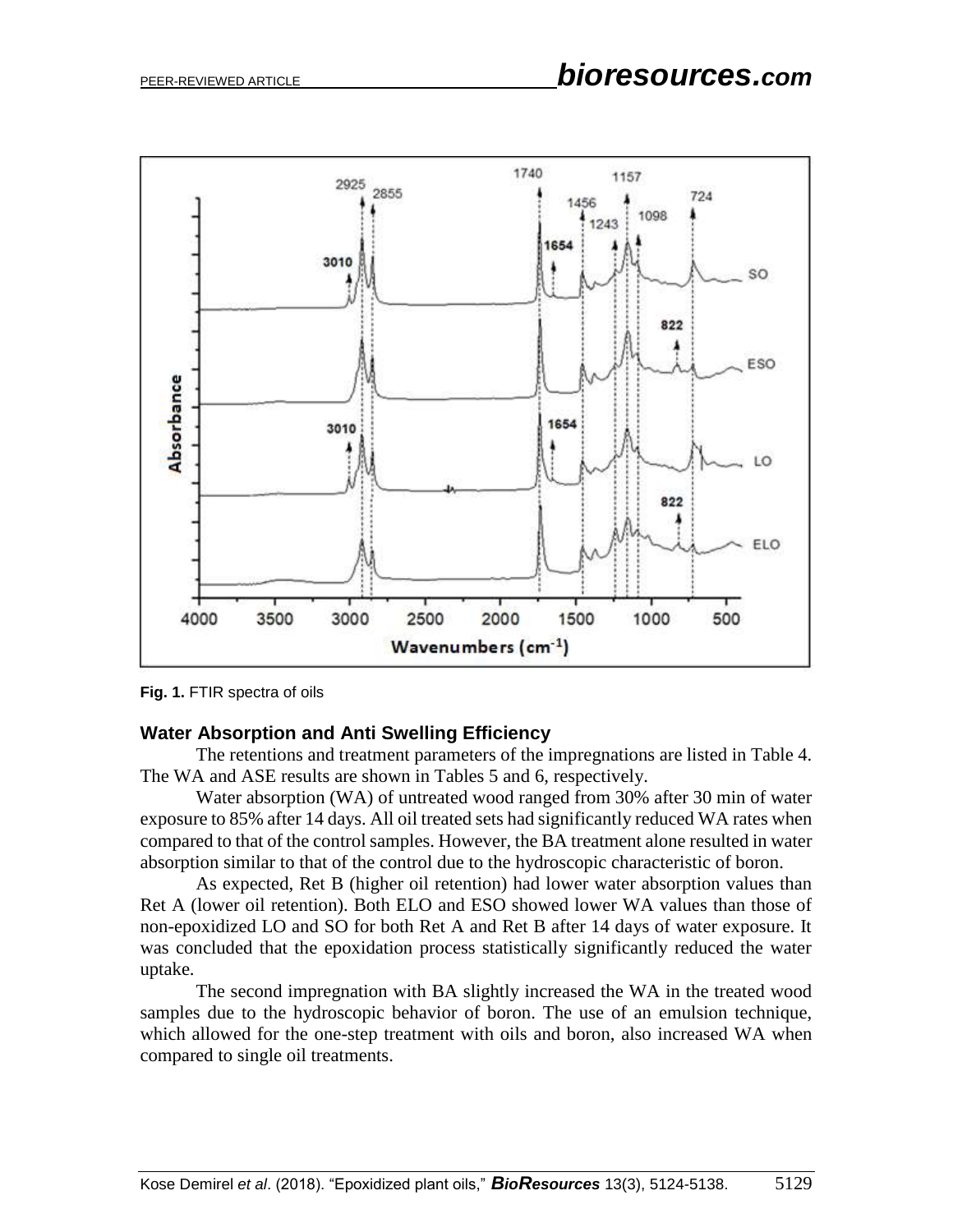|                   |      |                                                                            | Retention (kg/m <sup>3</sup> )                                                |                                                                                            |  |  |  |  |
|-------------------|------|----------------------------------------------------------------------------|-------------------------------------------------------------------------------|--------------------------------------------------------------------------------------------|--|--|--|--|
| <b>Variations</b> | Ret. | $2nd$ treatment<br>1 <sup>st</sup> treatment<br>(with 3% BA)<br>(with oil) |                                                                               | <b>Parameters for treatment</b>                                                            |  |  |  |  |
| 3% BA + ELO       | Α    | 22.65 $(0.47)^{*}$                                                         | 85.74 (5.79)                                                                  | pp 2 bar/ 20', p 4 bar/30', ho/20',<br>vac $5'$                                            |  |  |  |  |
|                   | B    | 20.69 (2.24)                                                               | 217.71 (17.51)                                                                | p 2 bar /30', ho/ 20', vac/ 5'                                                             |  |  |  |  |
| 3% BA + LO        | A    | 22.91 (0.40)                                                               | 142.82 (18.17)                                                                | pp 2.0 bar/ 20', p 4 bar/ 40', ho/<br>20', vac 5'                                          |  |  |  |  |
|                   | B    | 23.00 (0,27)                                                               | 236.85 (21.52)                                                                | p 2.6 bar/ 40', ho/20', vac 5'                                                             |  |  |  |  |
| ELO/ 3% BA        | A    |                                                                            | 124.89 (6.13)                                                                 | p10 bar/ 40'                                                                               |  |  |  |  |
| emuls.            | B    |                                                                            | 174.21 (7.69)                                                                 | pp 684 mmHg/ 5', p 9 bar/60',<br>vac 5'                                                    |  |  |  |  |
| <b>ELO</b>        | A    |                                                                            | 106.06 (17.07)                                                                | pp 0.75 bar/ 20', p 2 bar/ 40', ho/<br>30', vac 5'                                         |  |  |  |  |
|                   | В    |                                                                            | 211.31 (34.92)                                                                | p 3.0 bar/ 40', ho/20', vac 5'                                                             |  |  |  |  |
| LO                | A    |                                                                            | 10726 (25.43)                                                                 | pp 2.0 bar/ 20', p 4 bar/ 40', ho/<br>20', Vac 5'                                          |  |  |  |  |
|                   | B    |                                                                            | 239.77 (51.16)                                                                | p 2.6 bar/ 40', ho/20', vac 5'                                                             |  |  |  |  |
| 3% BA             |      |                                                                            | 22.44 (0.81)                                                                  | pp 684 mmHg/20', p 10 bar/40',<br>vac 5'                                                   |  |  |  |  |
| 3% BA +           | A    | 22.52 (0.63)                                                               | 105.83 (20.68)                                                                | pp 0.75 bar/20', p 2.0 bar/40' ho/<br>30', vac 5'                                          |  |  |  |  |
| <b>ESO</b>        | В    | 23.14 (0.77)                                                               | 182.57 (21.05)                                                                | p 3.0 bar/ 40' ho/ 20', vac/5'                                                             |  |  |  |  |
| 3% BA + SO        | Α    | 22.97 (0.79)                                                               | 98.97 (13.94)                                                                 | pp 0.75 bar/ 20', p 2.2.5 bar/60',<br>ho/ 30', vac 5'                                      |  |  |  |  |
|                   | B    | 22.59 (0.74)                                                               | 247.58 (12.65)                                                                | p 3.6 bar/ 40', ho/20', vac 15'                                                            |  |  |  |  |
| ESO/ 3% BA        | Α    |                                                                            | 131.18 (1.52)                                                                 | p10 bar/ 35'                                                                               |  |  |  |  |
| emuls.            | B    |                                                                            | 178.92 (10.63)                                                                | pp 684 mmHg/ 10', p 12<br>bar/120', vac 5'                                                 |  |  |  |  |
| <b>ESO</b>        | A    |                                                                            | 108.43 (4.82)                                                                 | pp 0.75 bar/ 20', p 2 bar/ 20', ho/<br>30', vac 5'                                         |  |  |  |  |
|                   | B    |                                                                            | 224.37 (32.57)                                                                | p 3.0 bar/ 30', ho/20', vac 5'                                                             |  |  |  |  |
| SO                | A    |                                                                            | 128.54 (10.23)                                                                | pp 0.75 bar/ 20', p 2.5 bar/ 60',<br>ho/ 30'. vac 5'                                       |  |  |  |  |
|                   | B    |                                                                            | 222.27 (32.28)                                                                | p 3.75 bar/ 40', ho /20', vac 5'                                                           |  |  |  |  |
|                   |      | * Numbers in parenthesis are standard deviations.                          | Epoxidized soybean oil; LO: Linseed oil; SO: Soybean oil; and BA: Boric acid. | pp: Pre-pressure; p: Pressure; vac: Vacuum; ho: Hot oil; ELO: Epoxidized linseed oil; ESO: |  |  |  |  |

|  | <b>Table 4. Treatment Parameters and Retention Values</b> |  |  |  |
|--|-----------------------------------------------------------|--|--|--|
|--|-----------------------------------------------------------|--|--|--|

Wood treatment with oils, such as linseed, tall, soybean, rapeseed, sunflower, and coconut oils, provide hydrophobicity, which prevents water uptake into wood, and thus keeps the wood moisture content below the level at which fungi can attack (Hyvönen *et al.*  2006; Temiz *et al.* 2008). High oil retention (normally 400 to 600 kg/m<sup>3</sup>) in wood is necessary to provide a reasonable hydrophobic effect, but may cause wood to become unreasonably expensive and heavy. In this study, two low retentions, namely 80 to 140 kg/m<sup>3</sup> (Ret A) and 170 to 270 kg/m<sup>3</sup> (Ret B)) were targeted for the oil treatments.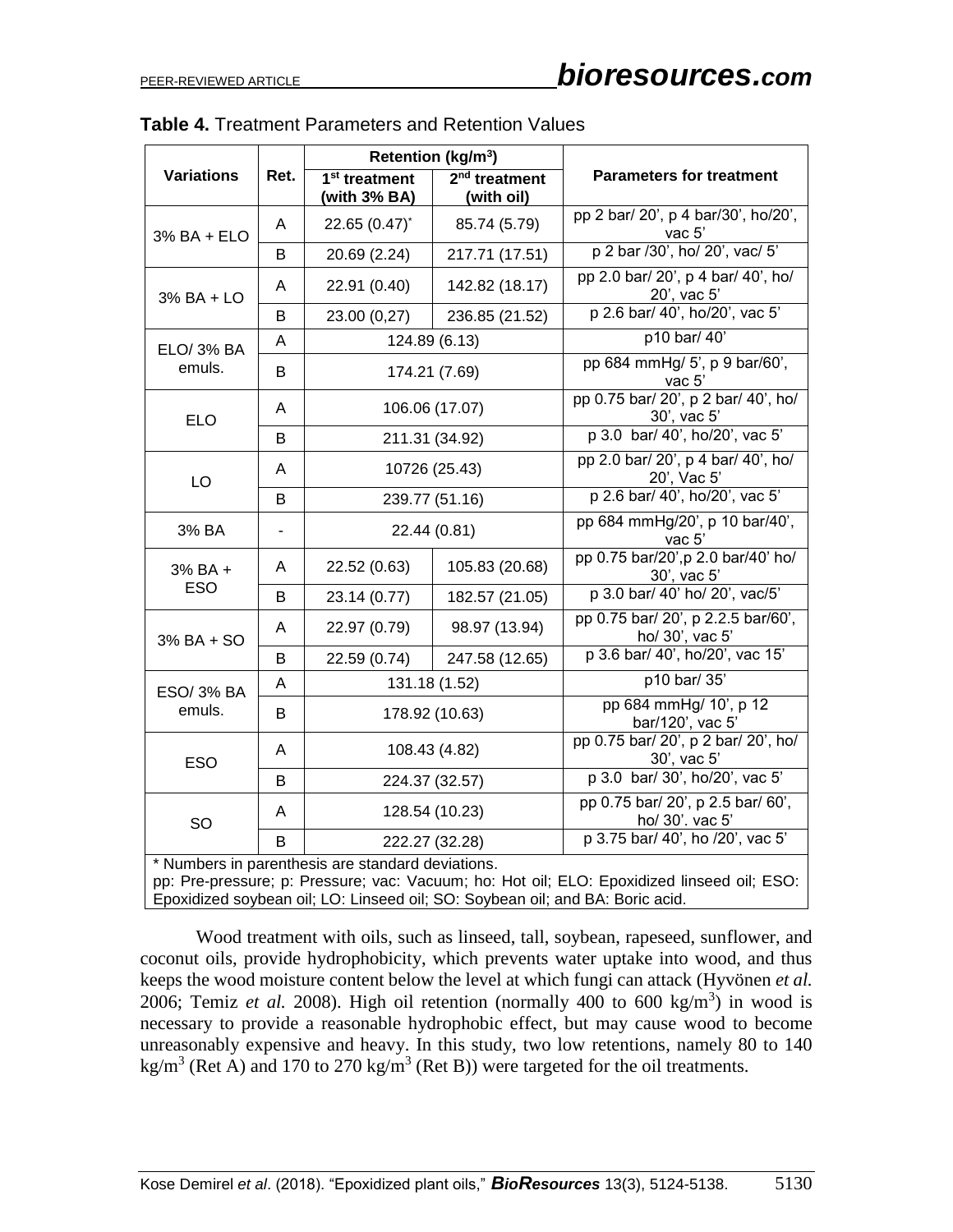# bioresources.com

# Table 5. Water Absorption (WA) Results

| <b>Retentions</b><br><b>Variations</b> |              |                      |      |                       | <b>Water Absorption (%)</b> |                     |                     |                     |                    |                     |                     |                    |
|----------------------------------------|--------------|----------------------|------|-----------------------|-----------------------------|---------------------|---------------------|---------------------|--------------------|---------------------|---------------------|--------------------|
|                                        |              | (kg/m <sup>3</sup> ) |      | <b>30 min</b>         | 1 <sub>h</sub>              | 6 h                 | 24 h                | 48 h                | 96 h               | 192 h               | 288 h               | 336 h              |
|                                        |              | 85.74                | Ave. | $3.77^{bc*}$          | 5.76 <sup>cd</sup>          | 16.59ef             | 29.51hi             | 35.75gh             | 40.829             | 45.76f              | 51.06 <sup>h</sup>  | 53.03 <sup>g</sup> |
|                                        | $\mathsf{A}$ |                      | St.D | 0.38                  | 0.54                        | 2.89                | 3.33                | 2.97                | 2.75               | 3.02                | 3.47                | 3.70               |
| 3% BA+ ELO                             | B            | 217.71               | Ave. | 2.51 <sup>ab</sup>    | 3.70 <sub>ab</sub>          | 7.63 <sup>b</sup>   | 15.02bc             | $21.25^{b}$         | 26.60bc            | 30.39 <sup>d</sup>  | 32.77bc             | 33.69ab            |
|                                        |              |                      | St.D | 0.28                  | 0.38                        | 0.59                | 1.63                | 2.06                | 2.22               | 1.99                | 1.91                | 1.94               |
|                                        | A            | 142.82               | Ave. | 5.63 <sub>cde</sub>   | 7.79 <sup>e</sup>           | 18.48 <sup>ef</sup> | 30.17               | 33.51fg             | 36.18 <sup>e</sup> | 38.75 <sup>e</sup>  | 41.41 <sup>e</sup>  | 41.87de            |
| 3% BA + LO                             |              |                      | St.D | 1.91                  | 2.72                        | 5.22                | 2.66                | 1.72                | 1.27               | 1.15                | 1.21                | 1.27               |
|                                        | B            | 236.85               | Ave. | $5.20$ <sup>cde</sup> | $7.22$ de                   | 18.07ef             | 27.83ghi            | 29.14 <sup>e</sup>  | 30.29 <sup>d</sup> | 31.92 <sup>d</sup>  | 33.69c              | 33.72ab            |
|                                        |              |                      | St.D | 1.15                  | 1.89                        | 4.70                | 2.34                | 1.60                | 1.61               | 1.79                | 2.03                | 1.98               |
|                                        | A            | 124.89               | Ave. | 8.94 <sup>h</sup>     | 11.10gh                     | 19.48 <sup>f</sup>  | 29.38hi             | 37.27h              | 45.06h             | 54.92h              | 63.71 <sup>j</sup>  | 66.04              |
| ELO / 3% BA emuls.                     |              |                      | St.D | 1.42                  | 1.53                        | 1.74                | 1.83                | 2.03                | 2.19               | 3.05                | 3.66                | 4.90               |
|                                        | B            | 174,21               | Ave. | 9.40 <sup>h</sup>     | 11.17 <sup>gh</sup>         | 18.57ef             | 25.56efg            | 32.70f              | 40.14fg            | 49.739              | 56.84               | 58.51h             |
|                                        |              |                      | St.D | 2.81                  | 2.52                        | 3.16                | 2.57                | 2.86                | 3.25               | 3.97                | 4.62                | 4.94               |
|                                        | A            | 106.06               | Ave. | 7.68fgh               | 8.41ef                      | 11.54cd             | 16.85 <sup>cd</sup> | 20.96 <sup>b</sup>  | 25.10 <sup>b</sup> | 30.14 <sup>cd</sup> | 34.07 <sup>cd</sup> | 36.54bc            |
| <b>ELO</b>                             |              |                      | St.D | 0.97                  | 1.11                        | 1.48                | 2.04                | 2.34                | 2.47               | 2.89                | 3.56                | 4.19               |
|                                        | B            | 211.31               | Ave. | 6.47efg               | 7.06de                      | 9.67bc              | 13.52 <sup>b</sup>  | $16.65^{\circ}$     | 20.08 <sup>a</sup> | 25.09a              | 28.52 <sup>a</sup>  | 30.31a             |
|                                        |              |                      | St.D | 0.53                  | 0.56                        | 1.38                | 0.80                | 0.96                | 1.14               | 1.29                | 1.35                | 1.43               |
|                                        | A            | 107.26               | Ave. | 3.89bcd               | 5.66 <sup>cd</sup>          | 13.03 <sup>d</sup>  | 25.35efg            | 32.83 <sup>f</sup>  | 37.76ef            | 43.43 <sup>f</sup>  | 45.15fg             | 45.68ef            |
| LO                                     |              |                      | St.D | 0.61                  | 0.81                        | 1.69                | 3.60                | 2.92                | 3.82               | 6.85                | 5.03                | 5.17               |
|                                        | B            | 239.77               | Ave. | 2.97ab                | $4.23^{bc}$                 | 10.77 <sup>cd</sup> | 19.30 <sup>d</sup>  | 23.14bc             | 26.95bc            | 29.96cd             | 32.20abc            | 32.55ab            |
|                                        |              |                      | St.D | 0.60                  | 0.80                        | 2.71                | 4.75                | 4.15                | 4.06               | 4.17                | 4.62                | 4.75               |
| 3% BA                                  |              | 22.44                | Ave. | $38.11^{j}$           | 42.33j                      | 46.57h              | 48.72k              | 49.80               | 54.17              | 61.49               | 72.58 <sup>k</sup>  | 74.47 <sup>j</sup> |
|                                        |              |                      | St.D | 4.89                  | 3.65                        | 2.81                | 3.01                | 2.96                | 3.64               | 4.26                | 5.84                | 6.26               |
|                                        | A            | 105.83               | Ave. | 2.36 <sup>ab</sup>    | 3.73ab                      | 9.64 <sub>bc</sub>  | 18.22 <sup>d</sup>  | 24.84cd             | 30.91 <sup>d</sup> | 37.25 <sup>e</sup>  | 42.22ef             | 44.05 <sup>e</sup> |
| $3%BA + ESO$                           |              |                      | St.D | 1.54                  | 2.30                        | 6.23                | 7.80                | 7.84                | 7.90               | 8.16                | 9.51                | 10.34              |
|                                        | B            | 182.57               | Ave. | 1.41a                 | 2.14a                       | 4.85a               | 9.80 <sup>a</sup>   | 15.33a              | 21.00 <sup>a</sup> | 26.24ab             | 29.23ab             | 30.11a             |
|                                        |              |                      | St.D | 0.24                  | 0.26                        | 0.66                | 1.35                | 1.55                | 2.01               | 2.16                | 2.42                | 2.53               |
|                                        | A            | 98.97                | Ave. | 9.18 <sup>h</sup>     | 12.72 <sup>h</sup>          | 23.66 <sup>g</sup>  | $33.21^{j}$         | 38.07h              | 41.679             | 44.27 <sup>f</sup>  | 48.21 <sup>gh</sup> | 48.68 <sup>f</sup> |
| $3%BA + SO$                            |              |                      | St.D | 2.04                  | 3.06                        | 3.84                | 2.08                | 2.50                | 2.95               | 3.02                | 3.76                | 3.75               |
|                                        | B            | 247.58               | Ave. | $5.14$ <sup>cde</sup> | $7.04$ <sup>de</sup>        | 19.32ef             | 24.18 <sup>e</sup>  | 25.55 <sup>cd</sup> | 27.25bc            | 29.12bcd            | $31.11$ abc         | 31.65a             |
|                                        |              |                      | St.D | 1.00                  | 1.32                        | 3.59                | 2.51                | 2.35                | 2.54               | 2.76                | 2.79                | 2.75               |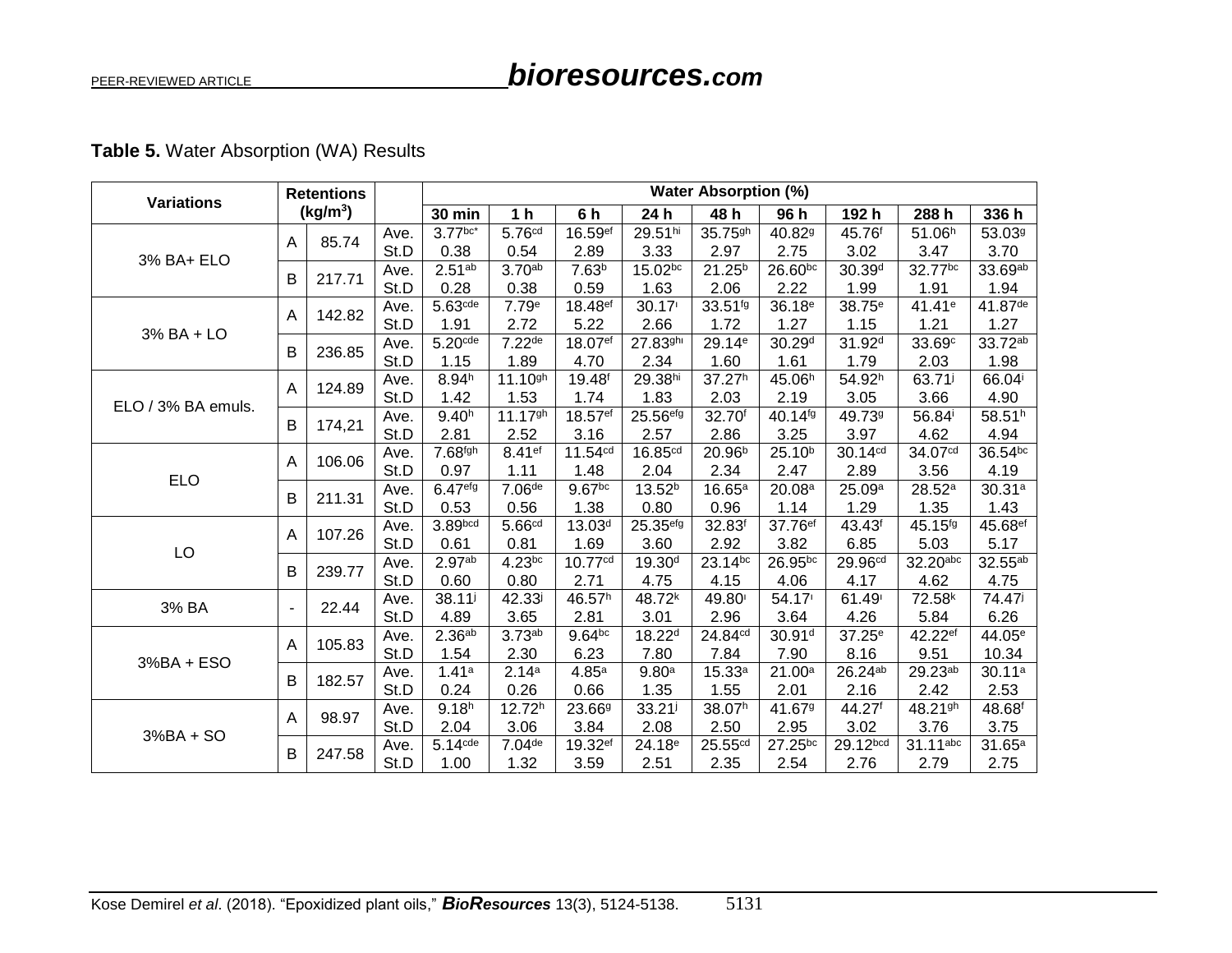|                                                                                                                                                                                       | A | 131.18 | Ave.<br>St.D | 7.61 <sup>fgh</sup><br>0.93 | 9.96fg<br>0.92             | 18.51ef<br>1.48             | 28.59hi<br>1.97      | 37.09h<br>1.94             | 45.90 <sup>h</sup><br>1.97 | 56.35 <sup>h</sup><br>2.25 | 65.11 <sup>j</sup><br>2.37    | 67.89<br>2.53               |
|---------------------------------------------------------------------------------------------------------------------------------------------------------------------------------------|---|--------|--------------|-----------------------------|----------------------------|-----------------------------|----------------------|----------------------------|----------------------------|----------------------------|-------------------------------|-----------------------------|
| ESO / 3% BA emuls.                                                                                                                                                                    | B | 178.92 | Ave.<br>St.D | 6.44 <sup>efg</sup><br>0.50 | 8.61 <sup>ef</sup><br>0.51 | 15.71e<br>0.69              | 24.71ef<br>1.14      | 32.86 <sup>f</sup><br>1.36 | 41.339<br>1.62             | 50.70 <sup>g</sup><br>1.97 | $57.31^{\circ}$<br>2.18       | 59.31h<br>2.27              |
|                                                                                                                                                                                       | A | 108.43 | Ave.<br>St.D | 7.90 <sup>gh</sup><br>0.70  | 8.70 <sup>ef</sup><br>0.78 | 12.28 <sup>cd</sup><br>0.92 | 16.94cd<br>1.10      | 20.88 <sup>b</sup><br>1.29 | $25.43^{b}$<br>1.72        | 32.43 <sup>d</sup><br>2.31 | 37.41 <sup>d</sup><br>2.83    | 39.56cd<br>3.11             |
| <b>ESO</b>                                                                                                                                                                            | B | 224.37 | Ave.<br>St.D | $6.41$ efg<br>0.43          | 6.91 <sup>de</sup><br>0.54 | 10.05bc<br>0.94             | $14.24^{bc}$<br>1.04 | 17.44a<br>1.14             | 21.56a<br>1.33             | $26.80$ abc<br>1.63        | $30.44$ abc<br>1.97           | 32.27a<br>2.17              |
|                                                                                                                                                                                       | A | 128.54 | Ave.<br>St.D | $5.74$ def<br>1.02          | 7.87 <sup>e</sup><br>1.04  | 17.03ef<br>3.37             | 27.15fgh<br>3.60     | 31.87 <sup>f</sup><br>2.51 | 36.07 <sup>e</sup><br>2.66 | $39.45^{\circ}$<br>3.15    | $42.60$ <sup>ef</sup><br>3.46 | $43.16^{de}$<br>3.49        |
| SO                                                                                                                                                                                    | В | 222.27 | Ave.<br>St.D | 6.12 <sup>efg</sup><br>0.71 | 8.00 <sup>e</sup><br>0.92  | 16.39ef<br>2.80             | $23.52^e$<br>2.82    | 26.44 <sup>d</sup><br>2.18 | 28.92cd<br>1.98            | 31.41 <sup>d</sup><br>2.45 | 33.41c<br>2.66                | 33.98 <sup>ab</sup><br>2.89 |
| Control                                                                                                                                                                               |   |        | Ave.<br>St.D | 30.30 <sup>i</sup><br>5.55  | 37.03<br>4.56              | 48.72h<br>3.61              | 51.94<br>3.00        | 55.99i<br>2.98             | 59.48<br>3.08              | 69.79<br>3.46              | $81.81$ <sup>1</sup><br>3.95  | 85.55<br>4.03               |
| * Different letters denote a statistically significant difference.<br>ELO: Epoxidized linseed oil; ESO: Epoxidized soybean oil; LO: Linseed oil; SO: Soybean oil; and BA: Boric acid. |   |        |              |                             |                            |                             |                      |                            |                            |                            |                               |                             |

Table 6. Anti-swelling Efficiency (ASE) Results

| <b>Variations</b>  | <b>Retentions</b><br>(kg/m <sup>3</sup> ) |        |      | <b>Anti-Swelling Efficiency (%)</b> |                    |                       |                       |                     |                       |                     |                       |                     |  |  |
|--------------------|-------------------------------------------|--------|------|-------------------------------------|--------------------|-----------------------|-----------------------|---------------------|-----------------------|---------------------|-----------------------|---------------------|--|--|
|                    |                                           |        |      | 30 min                              | 1 h                | 6 h                   | 24 h                  | 48 h                | 96 h                  | 192 h               | 288 h                 | 336 h               |  |  |
|                    |                                           | 85.74  | Ave. | 86.47 <sup>jk</sup>                 | 81.23fg            | 51.47 <sup>d</sup>    | 32.62 <sup>b</sup>    | 25.05a              | 25.47 <sub>bcd</sub>  | 24.60 <sup>cd</sup> | 26.80 <sup>c</sup>    | 26.14bc             |  |  |
|                    | Α                                         |        | St.D | 5.45                                | 4.50               | 5.88                  | 5.63                  | 6.22                | 6.37                  | 7.36                | 6.70                  | 6.34                |  |  |
| 3% BA+ ELO         | В                                         | 217.71 | Ave. | 92.67kl                             | 88.59 <sup>h</sup> | 78.72 <sup>i</sup>    | $59.86$ <sup>gh</sup> | 42.32 <sup>cd</sup> | $42.18^{fg}$          | 34.11 <sup>ef</sup> | 34.17 <sup>e</sup>    | 35.46 <sup>ef</sup> |  |  |
|                    |                                           |        | St.D | 4.52                                | 3.02               | 4.77                  | 7.86                  | 8.52                | 7.55                  | 7.46                | 7.14                  | 6.93                |  |  |
|                    |                                           | 142.82 | Ave. | $64.67$ <sup>cde</sup>              | 59.29c             | 30.96 <sup>b</sup>    | 25.74a                | $23.40^{\circ}$     | $23.31^{bc}$          | 24.81 <sup>cd</sup> | 26.21c                | 26.94cd             |  |  |
| $3\%$ BA + LO      | A                                         |        | St.D | 9.14                                | 10.35              | 12.23                 | 4.86                  | 4.59                | 5.26                  | 5.74                | 5.21                  | 5.62                |  |  |
|                    | B                                         |        | Ave. | 70.74 <sup>efg</sup>                | $72.13^e$          | 43.73 <sup>c</sup>    | 25.75a                | 24.63a              | 24.41bc               | 25.04 <sup>cd</sup> | 28.00 <sup>cd</sup>   | $27.21^{cd}$        |  |  |
|                    |                                           | 236.85 | St.D | 9.57                                | 7.95               | 9.61                  | 5.76                  | 6.08                | 5.69                  | 5.84                | 5.22                  | 5.04                |  |  |
| ELO / 3% BA emuls. |                                           | 124.89 | Ave. | 72.03fgh                            | 72.28 <sup>e</sup> | $60.90$ <sup>gh</sup> | 45.54a                | 31.79 <sup>d</sup>  | $31.17$ <sup>de</sup> | $30.31$ de          | $33.57$ <sup>de</sup> | 32.38 <sup>de</sup> |  |  |
|                    | A                                         |        | St.D | 9.19                                | 5.29               | 5.49                  | 6.33                  | 5.87                | 5.99                  | 6.26                | 7.94                  | 8.22                |  |  |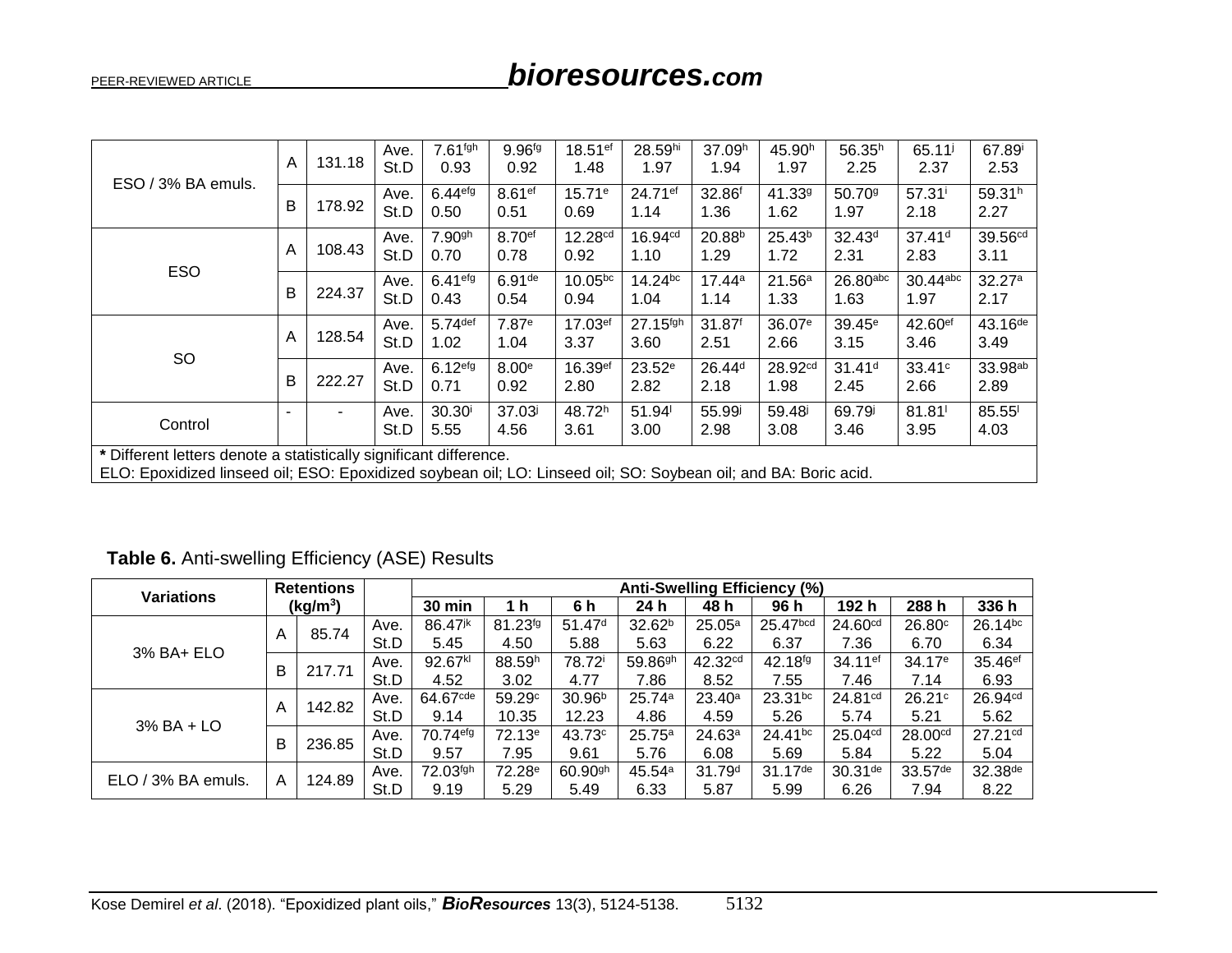# bioresources.com

|                                                                                                                 | В                        | 174,21 | Ave. | 80.00                | 74.11 <sup>e</sup> | 67.80gh             | $57.66^{de}$         | 44.81 <sup>b</sup> | 41.38fg            | 43.749              | 41.22 <sup>f</sup> | 41.849               |
|-----------------------------------------------------------------------------------------------------------------|--------------------------|--------|------|----------------------|--------------------|---------------------|----------------------|--------------------|--------------------|---------------------|--------------------|----------------------|
|                                                                                                                 |                          |        | St.D | 9.72                 | 6.66               | 5.26                | 4.62                 | 6.10               | 6.10               | 7.18                | 7.28               | 7.80                 |
|                                                                                                                 | A                        | 106.06 | Ave. | 51.79 <sup>b</sup>   | 58.62c             | 60.72ef             | 54.26fg              | 44.12 <sup>d</sup> | 37.74fg            | 34.24ef             | 34.67 <sup>e</sup> | 34.45ef              |
| <b>ELO</b>                                                                                                      |                          |        | St.D | 8.08                 | 7.73               | 6.67                | 6.86                 | 7.06               | 7.05               | 7.15                | 8.14               | 6.82                 |
|                                                                                                                 | Β                        | 211.31 | Ave. | 62.16 <sup>cd</sup>  | 71.90 <sup>e</sup> | 73.40hi             | 70.69 <sup>i</sup>   | 61.94 <sup>f</sup> | 54.95h             | 52.05 <sup>h</sup>  | 52.179             | 53.90h               |
|                                                                                                                 |                          |        | St.D | 9.29                 | 7.79               | 7.50                | 7.57                 | 8.64               | 8.66               | 9.10                | 8.79               | 8.65                 |
|                                                                                                                 | A                        | 107.26 | Ave. | 64.38 <sup>cde</sup> | 65.75 <sup>d</sup> | 54.79de             | 37.51bc              | 20.94 <sup>a</sup> | 19.16ab            | 18.14ab             | 19.84 <sup>b</sup> | 20.66 <sup>b</sup>   |
| LO                                                                                                              |                          |        | St.D | 4.36                 | 6.03               | 6.56                | 7.20                 | 6.82               | 7.89               | 6.57                | 7.86               | 7.24                 |
|                                                                                                                 | В                        | 239.77 | Ave. | 68.26 <sup>def</sup> | 69.90de            | 63.74fg             | 42.50cd              | 26.19a             | 23.53bc            | 22.49bc             | 22.88bc            | 21.86bc              |
|                                                                                                                 |                          |        | St.D | 6.79                 | 7.03               | 8.53                | 14.00                | 9.65               | 7.99               | 6.19                | 6.12               | 6.00                 |
| 3% BA                                                                                                           | $\overline{\phantom{a}}$ | 22.44  | Ave. | $-33.30a$            | $-7.96a$           | 17.02a              | 26.84 <sup>a</sup>   | 24.97 <sup>a</sup> | 26.81cd            | 27.05cd             | 28.56cde           | 26.01bc              |
|                                                                                                                 |                          |        | St.D | 9.90                 | 10.25              | 7.91                | 5.53                 | 5.72               | 5.60               | 5.83                | 5.26               | 5.60                 |
|                                                                                                                 | A                        | 105.83 | Ave. | 88.11jkl             | 89.64h             | 77.96 <sup>i</sup>  | 55.59fg              | 37.24c             | 35.96ef            | 35.88ef             | 34.30 <sup>e</sup> | 37.19 <sup>efg</sup> |
| 3% BA + ESO                                                                                                     |                          |        | St.D | 6.59                 | 6.17               | 3.91                | 6.83                 | 7.89               | 8.19               | 7.90                | 7.75               | 6.83                 |
|                                                                                                                 | в                        | 182.57 | Ave. | 93.91                | 94.13h             | 86.02               | 70.36 <sup>i</sup>   | 51.04 <sup>e</sup> | 41.57fg            | 38.92fg             | 41.15 <sup>f</sup> | 39.98fg              |
|                                                                                                                 |                          |        | St.D | 3.58                 | 2.65               | 4.95                | 5.16                 | 5.97               | 5.95               | 5.45                | 5.36               | 6.00                 |
|                                                                                                                 | A                        | 98.97  | Ave. | 47.70 <sup>b</sup>   | 49.09b             | 30.04 <sup>b</sup>  | 25.83a               | 24.04 <sup>a</sup> | 24.41bc            | 26.10 <sup>cd</sup> | 25.38bc            | 25.85bc              |
| 3% BA + SO                                                                                                      |                          |        | St.D | 9.31                 | 9.68               | 9.20                | 5.23                 | 5.56               | 6.33               | 7.40                | 5.13               | 6.20                 |
|                                                                                                                 | B                        | 247.58 | Ave. | 60.12 <sup>c</sup>   | 59.46 <sup>c</sup> | 30.64 <sup>b</sup>  | 26.37 <sup>a</sup>   | 23.51a             | 24.10bc            | 24.75cd             | 26.80°             | 25.48bc              |
|                                                                                                                 |                          |        | St.D | 9.90                 | 8.12               | 11.62               | 8.35                 | 5.69               | 7.16               | 5.90                | 6.01               | 8.09                 |
|                                                                                                                 | A                        | 131.18 | Ave. | 78.20hi              | 73.69 <sup>e</sup> | 67.76 <sup>gh</sup> | 50.86ef              | 38.12 <sup>c</sup> | 42.379             | 35.91ef             | 34.76 <sup>e</sup> | 36.19 <sup>efg</sup> |
| ESO / 3% BA emuls.                                                                                              |                          |        | St.D | 7.72                 | 5.05               | 6.16                | 6.85                 | 8.29               | 11.52              | 8.53                | 8.47               | 8.47                 |
|                                                                                                                 | В                        | 178.92 | Ave. | 82.19ij              | 81.79 <sup>g</sup> | 73.74hi             | 64.10h               | 55.94 <sup>e</sup> | 51.78 <sup>h</sup> | 51.34 <sup>h</sup>  | 51.219             | 52.35 <sup>h</sup>   |
|                                                                                                                 |                          |        | St.D | 8.81                 | 3.87               | 3.17                | 3.76                 | 4.63               | 5.51               | 5.87                | 6.31               | 5.45                 |
|                                                                                                                 | A                        | 108.43 | Ave. | 71.32fg              | 75.83ef            | 78.96 <sup>i</sup>  | 72.79i               | 69.93 <sup>g</sup> | 69.09 <sup>i</sup> | 71.15               | 70.01 <sup>9</sup> | 70.0 <sup>i</sup>    |
| ESO                                                                                                             |                          |        | St.D | 3.09                 | 3.25               | 1.71                | 4.22                 | 1.87               | 1.56               | 3.86                | 2.01               | 2.01                 |
|                                                                                                                 | В                        | 224.37 | Ave. | 76.87 <sup>ghi</sup> | 79.91fg            | 80.24ij             | 75.44 <sup>i</sup>   | 69.72 <sup>g</sup> | 67.81 <sup>i</sup> | $71.35^{\rm i}$     | 68.38h             | 68.38 <sup>i</sup>   |
|                                                                                                                 |                          |        | St.D | 3.94                 | 4.25               | 3.71                | 4.37                 | 4.12               | 3.68               | 5.77                | 2.80               | 2.80                 |
|                                                                                                                 | A                        | 128.54 | Ave. | 47.56 <sup>b</sup>   | 50.87 <sup>b</sup> | 43.58 <sup>c</sup>  | $22.24^{\mathrm{i}}$ | 21.83a             | 14.57a             | 14.06a              | 13.98a             | 12.70a               |
| SO                                                                                                              |                          |        | St.D | 5.07                 | 4.13               | 11.02               | 10.21                | 6.20               | 5.31               | 5.03                | 5.25               | 4.84                 |
|                                                                                                                 | В                        | 222.27 | Ave. | 47.27 <sup>b</sup>   | 51.54 <sup>b</sup> | 43.69c              | $25.85^{a}$          | 22.85a             | 25.84bcd           | 23.75bc             | 22.33bc            | 22.90bc              |
|                                                                                                                 |                          |        | St.D | 7.70                 | 5.58               | 9.75                | 7.77                 | 7.58               | 7.76               | 7.57                | 7.84               | 6.80                 |
| * Different letters denote a statistically significant difference.                                              |                          |        |      |                      |                    |                     |                      |                    |                    |                     |                    |                      |
| ELO: Epoxidized linseed oil; ESO: Epoxidized soybean oil; LO: Linseed oil; SO: Soybean oil; and BA: Boric acid. |                          |        |      |                      |                    |                     |                      |                    |                    |                     |                    |                      |

PEER-REVIEWED ARTICLE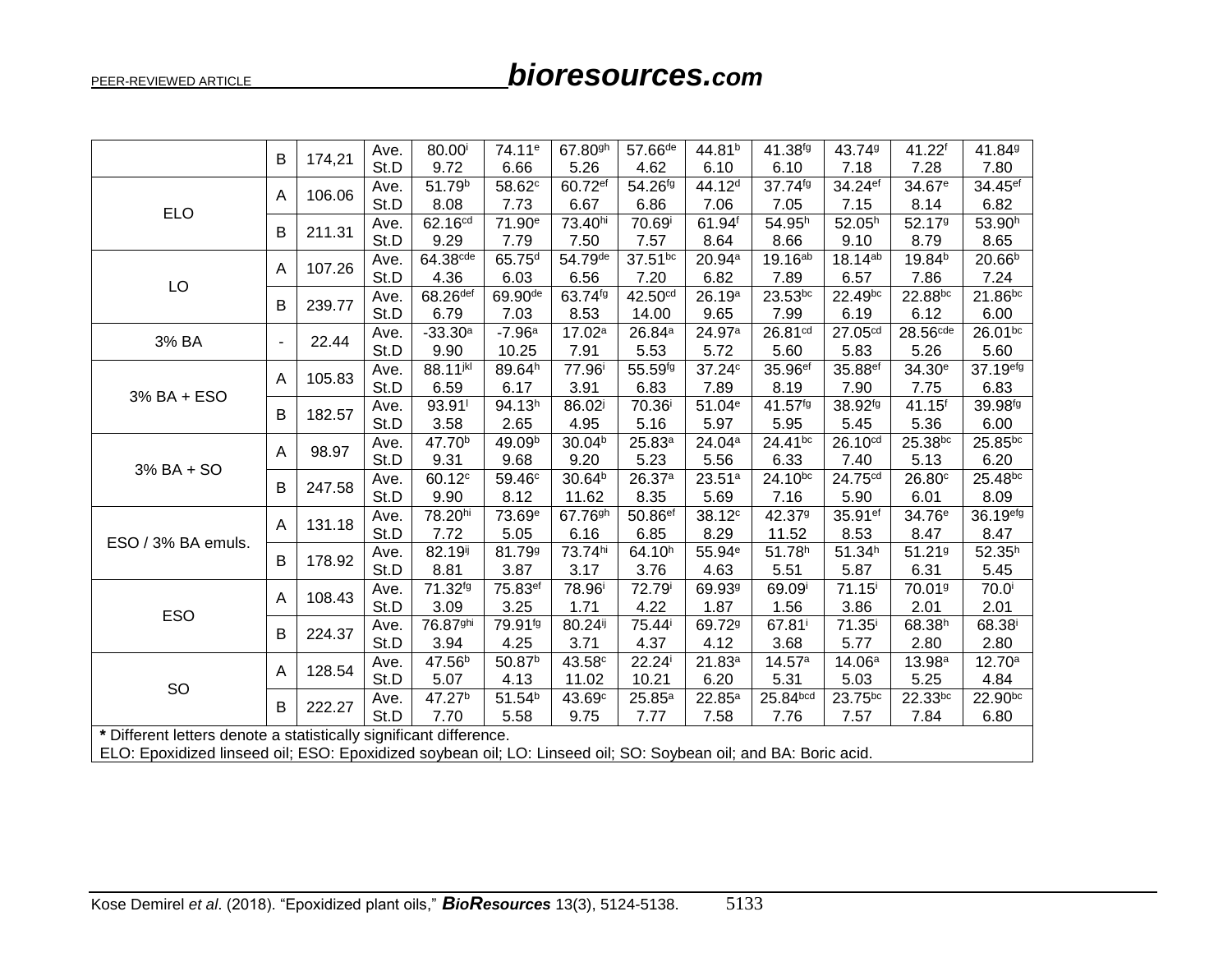The ELO treatments for Ret A and Ret B showed higher ASE results compared to treatment with non-epoxidized linseed oil. The highest ASE results (70%) were obtained from ESO-treated Ret A (108 kg/m<sup>3</sup>) while the non-epoxidized soybean oil Ret A (128  $kg/m<sup>3</sup>$ ) resulted in 12.7% ASE. These results confirmed that the epoxidized oils bonded to the wood cell wall to decrease the possible sorption sites for water molecules. As explained above, the addition of boron as a fungicide decreased the ASE results of epoxidized oils due to the nature of boron salts.

There is some published research concerning the use of epoxidized oils for wood protection (Panov *et al.* 2010; Terziev and Panov 2011; Temiz *et al.* 2013; Jebrane *et al.* 2015a, 2015b; Cai 2016). Some of the researchers report ASE improvements in the range of 50% to 60%, with oil retentions less than 120 kg  $m^3$  (Terziev and Panov 2011). It is also reported that ASE ranged from 42% to 59% for retentions less than 160 kg  $m<sup>3</sup>$ . However, when retention was increased to  $240 \text{ kg/m}^3$ , ASE was 51% to 62% (Fernández-Cano 2013). The ASE values of ELO in this study were in agreement with previous results (Terziev and Panov 2011; Fernández-Cano 2013; Jebrane *et al.* 2015a). The present study showed that ASE had negligible correlation with retention, which has also been reported by several other authors, such as Fernández-Cano (2013), Jebrane *et al*. (2015a), and Panov *et al.* (2010).

# **SEM Observations on Oil-treated Samples**



The SEM observations of the oil-treated samples are shown in Figs. 2 through 4.

**Fig. 2.** SEM micrograph of treated wood (a1- ELO-treated wood: cross-section; a2- ELO-treated wood: radial section; b1- LO-treated wood: cross-section; and b2- LO-treated wood: radial section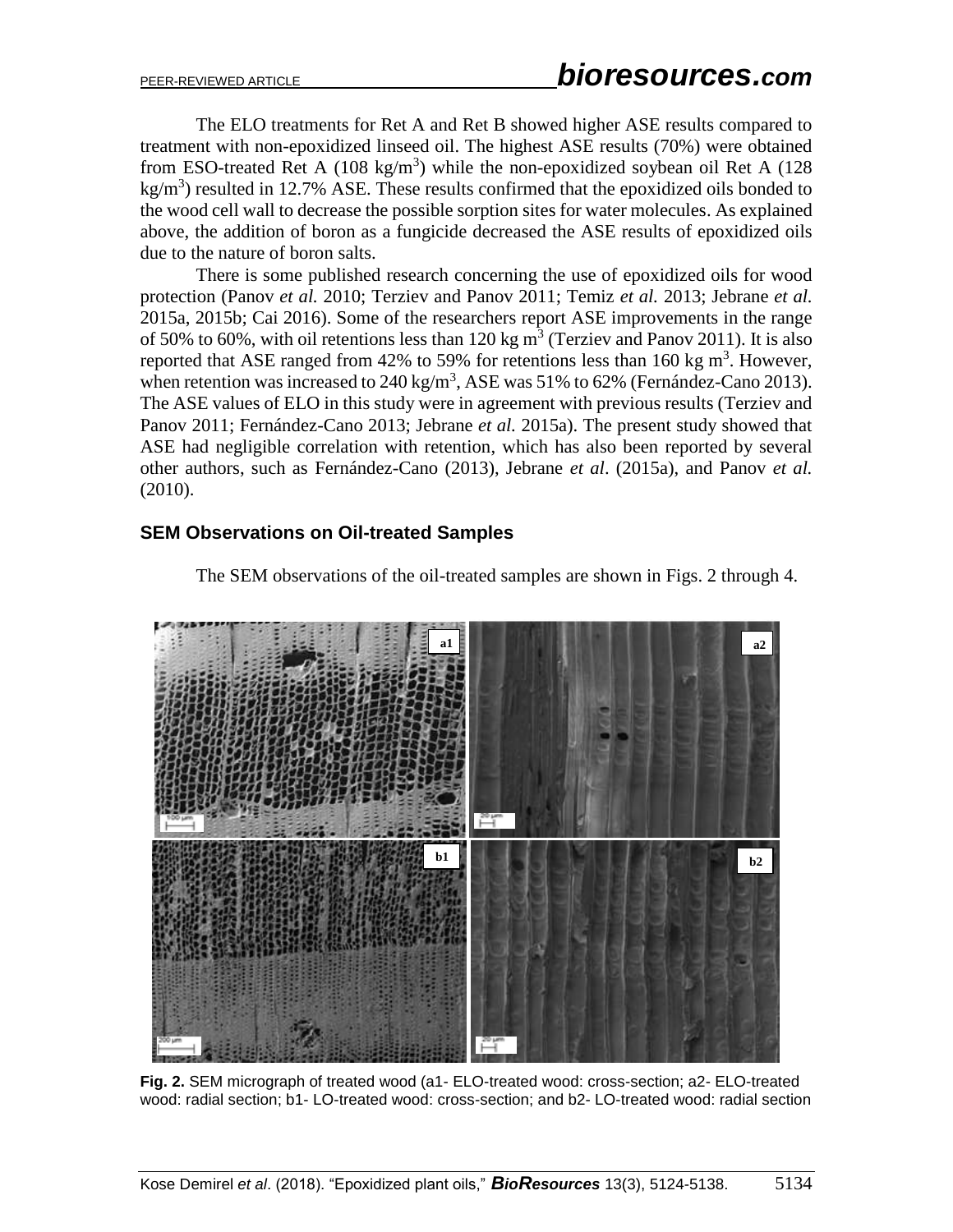

**Fig. 3.** SEM micrograph of treated wood (a1- ESO-treated wood: cross-section; a2- ESO-treated wood: radial section; b1- SO-treated wood: cross-section; and b2- SO-treated wood: radial section).



**Fig. 4.** SEM micrograph of treated wood (a1- ELO/ 3% BA emulsion-treated wood: cross-section; a2- ELO/ 3% BA emulsion-treated wood: radial section; b1- ESO/ 3% BA emulsion-treated wood: cross-section; and b2- ESO/ 3% BA emulsion-treated wood: radial section)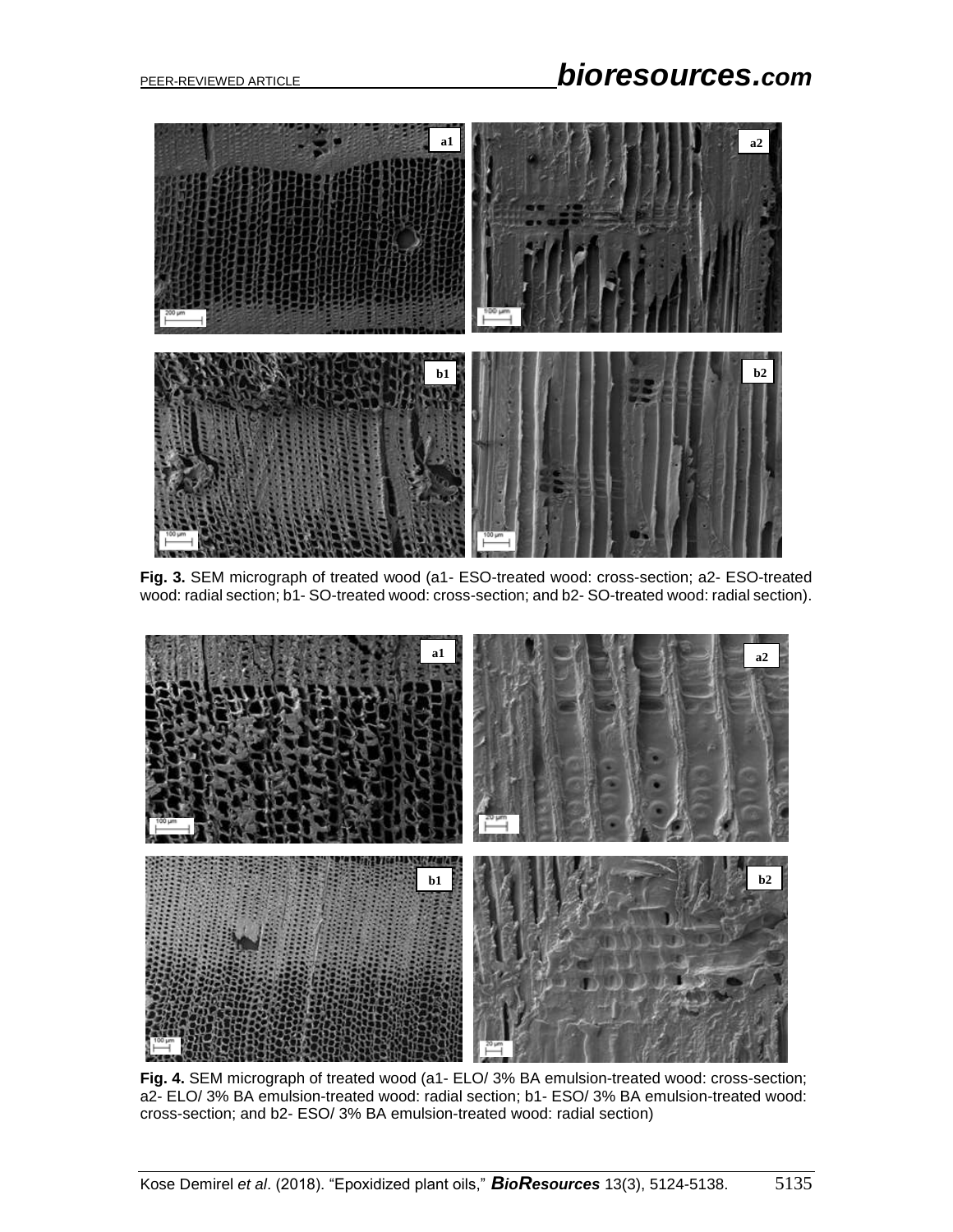As displayed in the SEM micrographs of transversal sections, most of the latewood tracheids were filled with oils when compared to the earlywood tracheids. In addition, more of the tracheid lumens in the earlywood were filled with epoxidized oils than that of nonepoxidized oils. Rays were often filled with oils, which indicated that penetration of oils into wood structure occurs *via* these anatomical elements. Jebrane *et al.* (2015b) reported that ray tracheids and parenchyma cells are the main route for oil distribution into wood.

# **CONCLUSIONS**

In this study, the effect of epoxidized plant oils (linseed and soybean) on dimensional stability and water absorption of wood was studied. The main findings were as follows:

- 1. Epoxidation processing of plant oils reduced the amount of oil treatment needed for wood protection through the epoxidation of double bonds at the fatty acid part of the triglyceride.
- 2. Emulsions of oil and boron were a feasible and practical solution for combining the two.
- 3. The wood treated with epoxidized oils noticeable reduced water absorption after 14 days exposure in water. The highest ASE (70%) was obtained from the samples treated with epoxidized soybean oils for low retention  $(108 \text{ kg/m}^3)$  in 336 h soaking test.
- 4. The ASE had a negligible correlation with the retention of oils within the test scope of this article.
- 5. Most of the oils were located in the latewood tracheids.

# **ACKNOWLEDGMENTS**

The authors would like to acknowledge the Scientific and Technological Research Council of Turkey (TUBITAK) (Research Project No: 114O265 and 2214/A) for its financially support. Some parts of this study were presented at the *COST Action FP 1407 2nd Conference*, Brno, Czech Republic, in 2016.

# **REFERENCES CITED**

- AWPA E4-03 (2003). "Standard method of testing water repellency of pressure treated wood," American Wood Protection Association, Birmingham, AL.
- Cai, S. (2016). *Scots Pine (Pinus sylvestris L.) Sapwood Modification by Vinyl Acetate– Epoxidized Plant Oil Copolymer*, Ph.D. Thesis, Swedish University of Agricultural Sciences, Uppsala, Sweden.
- Chen, J., Soucek, M. D., Simonsick, W. J., and Celikay, R. W. (2002). "Epoxidation of partially norbornylized linseed oil," *Macromolecular Chemistry and Physics* 203(14), 2042-2057. DOI: 10.1002/1521-3935(200210)203:14<2042::AID MACP2042>3.0.CO;2-0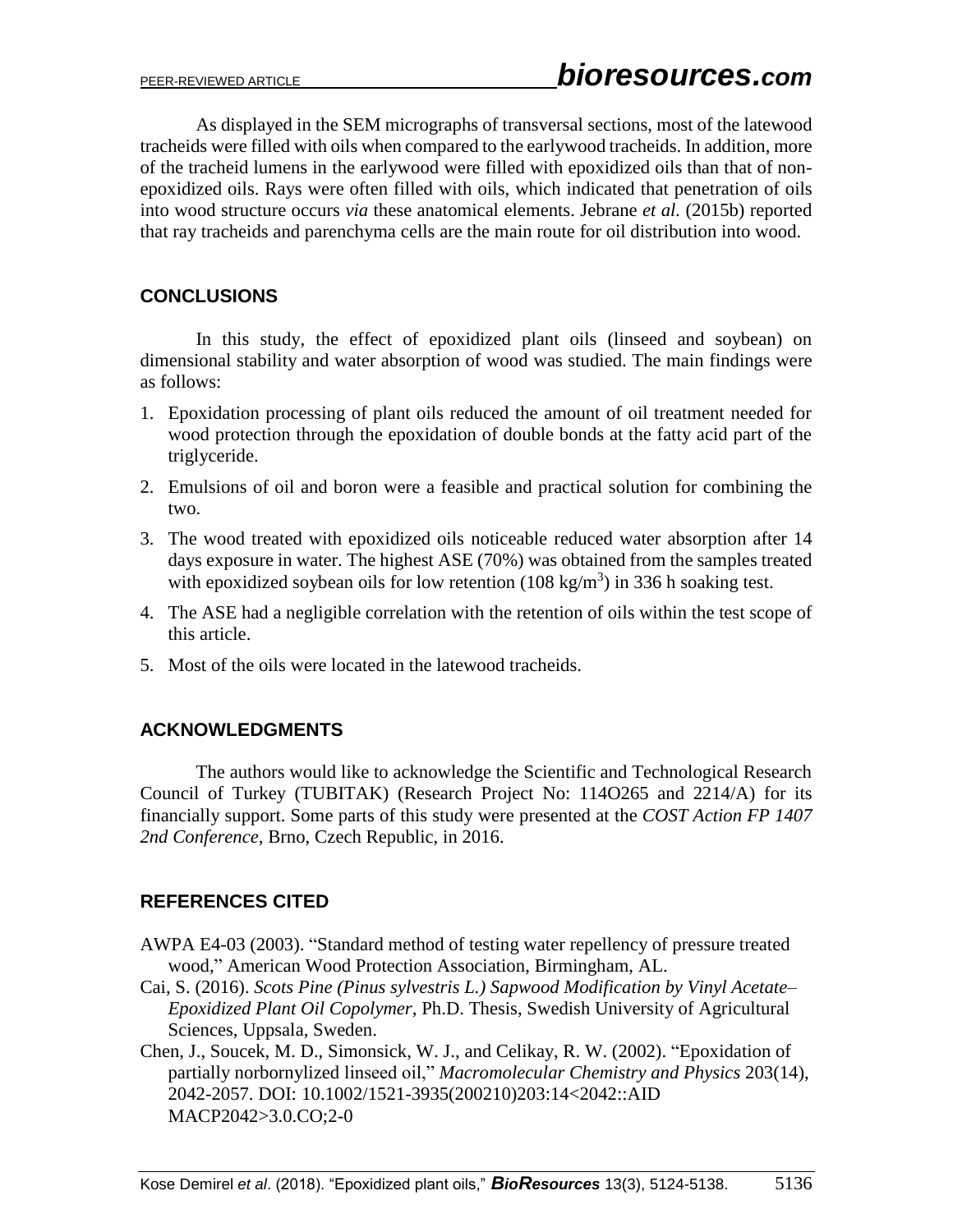- Fernández-Cano, V. (2013). *Epoxidised Linseed Oil as Hydrophobic Substance for Wood Protection- technology of Treatment and Properties of Modified Wood*, Master's Thesis, Swedish University of Agricultural Sciences, Uppsala, Sweden.
- Freeman, M. H., and McIntyre, C. R. (2008). "A comprehensive review of copper-based wood preservatives," *Forest Products Journal* 58(11), 6-27.
- González-Laredo, R. F., Rosales-Castro, M., Rocha-Guzmán, N. E., Gallegos-Infante, J. A., Moreno-Jiménez, M. R., and Karchesy, J. J. (2015). "Wood preservation using natural products," *Madera y Bosques* 21, 63-71.
- Hanus, J. (1901). "Die anwendung von jodmonobromid bei der analyse von fetten und oelen [The use of iodine monobromide in the analysis of fats and oils]," *Zeitschrift für Untersuchung der Nahrungs und Genussmittel* [*Journal for the Investigation of the Foodstuffs, As Well As the Commodities*] 4(20), 913-920.
- Hyvönen, A., Piltonen, P., and Niinimäki, J. (2006). "Tall oil/water–emulsions as water repellents for Scots pine sapwood," *European Journal of Wood and Wood Products* 64(1), 68-73. DOI: 10.1007/s00107-005-0040-5
- Jebrane, M., Fernández-Cano, V., Panov, D., Terziev, N., and Daniel, G. (2015a). "Novel hydrophobization of wood by epoxidized linseed oil. Part 1. Process description and anti-swelling efficiency of the treated wood," *Holzforschung* 69(2), 173-177. DOI: 10.1515/hf-2014-0029
- Jebrane, M., Fernández-Cano, V., Panov, D., Terziev, N., and Daniel, G. (2015b). "Novel hydrophobization of wood by epoxidized linseed oil. Part 2. Characterization by FTIR spectroscopy and SEM, and determination of mechanical properties and field test performance," *Holzforschung* 69(2), 179-186. DOI: 10.1515/hf-2014-0030
- Koski, A. (2008). *Applicability of Crude Tall Oil for Wood Protection*, Ph.D. Thesis, Faculty of Technology, Department of Process and Environmental Engineering, University of Oulu, Oulu, Finland.
- Lin, C.Y., Wu, C. L., and Chang, S. T. (2007). *Evaluating the Potency of Cinnamaldehyde as a Natural Wood Preservati*ve (IRG/WP 07-30444), The International Research Group on Wood Protection, Stockholm, Sweden.
- Macias, F. A., Torres, A., Maya, C. C., and Fernandez, B. (2005). "Natural biocides from citrus waste as new wood preservatives," in: *Proceedings of the 4th World Congress on Allelopath*y, *Establishing the Scientific Base*, Wagga Wagga, New South Wales, Australia, pp. 426-429.
- Panov, D., Terziev, N., and Daniel, G. (2010). *Using Plant Oils as Hydrophobic Substances for Wood Protection* (IRG/WP 10-30550), in: *41st Annual Meeting of the International Research Group on Wood Protection*, Biarritz, France.
- Singh, T., and Singh, A. P. (2012). "A review on natural products as wood protectant," *Wood Science and Technology* 46(5), 851-870. DOI: 10.1007/s00226-011-0448-5
- Stirling, R., and Temiz, A. (2014). "Fungicides and insecticides used in wood preservation," in: *Deterioration and Protection of Sustainable Biomaterials*, American Chemical Society, Washington, DC, US, pp. 185-201. DOI: 10.1021/bk-2014-1158.ch010
- Temiz, A., Alma, M. H., Terziev, N., Palanti, S., and Feci, E. (2010). "Efficiency of biooil against wood destroying organisms," *Journal of Biobased Materials and Bioenergy* 4(4), 317-323. DOI: 10.1166/jbmb.2010.1092
- Temiz, A., Kose, G., Panov, D., Terziev, N., Alma, M. H., Palanti, S., and Akbas, S. (2013). "Effect of bio-oil and epoxidized linseed oil on physical, mechanical, and